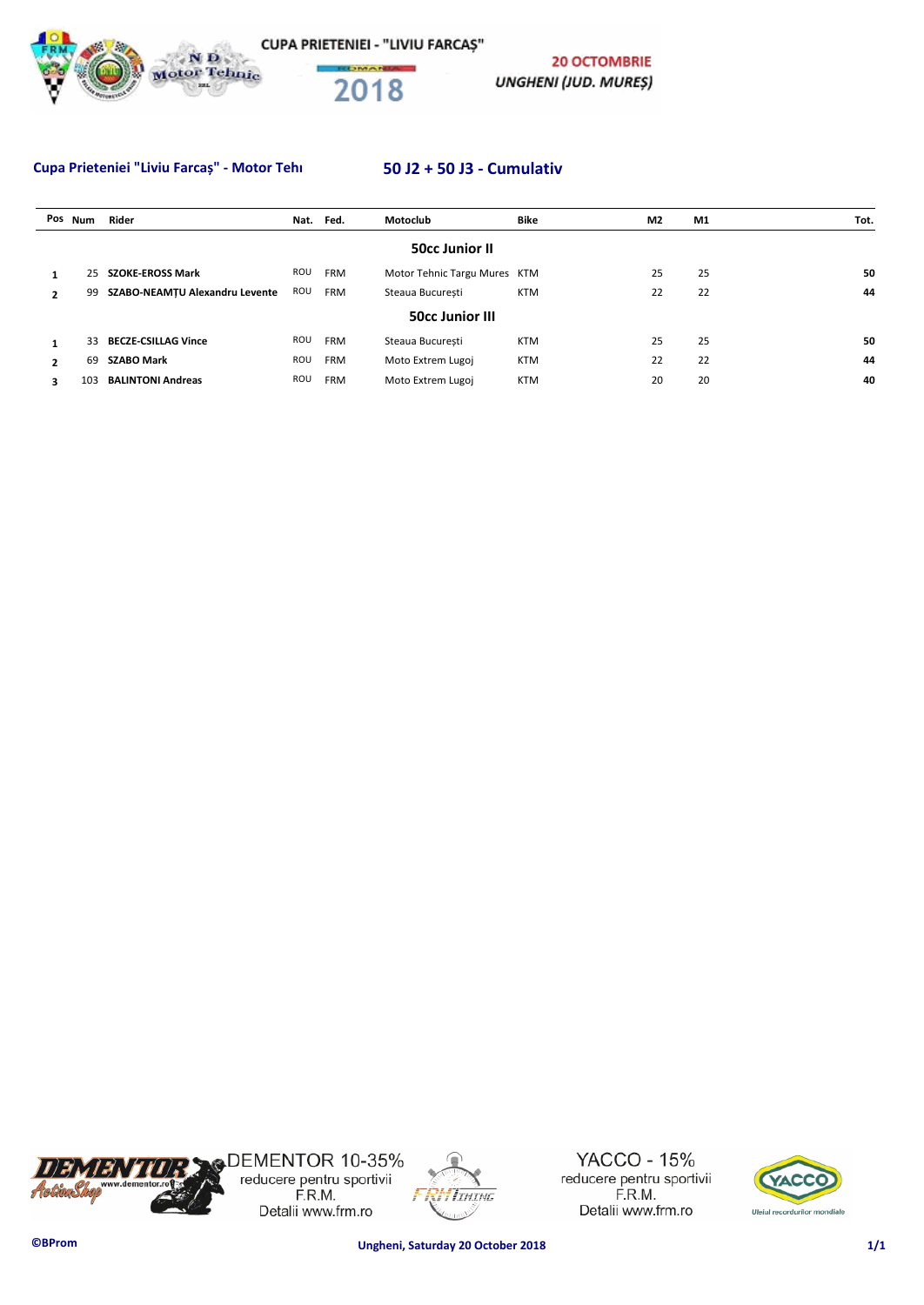



**20 OCTOMBRIE UNGHENI (JUD. MURES)** 

### Cupa Prieteniei "Liviu Farcaș" - Motor Tehnic March 1908 - 50 J2 + 50 J3 - Mansa 1

# **Classification after 9 Laps (14,490 Km) Winner Avg 68,198 Km/h Pos Num Rider Nat Fed Class Motoclub Bike Laps Time Best In Diff first Pts 1** 25 **SZOKE-EROSS Mark** ROU FRM 50cc Junior II Motor Tehnic Targu Mures KTM **9 12:44.896** 01:20.743 2 - 25 **2 99 SZABO-NEAMȚU Alexandru Leven** ROU FRM 50cc Junior II Steaua București KTM **9 12:56.535** 01:20.209 8 11.639 22  **3** 33 **BECZE-CSILLAG Vince** ROU FRM 50cc Junior III Steaua București KTM **9 13:27.766** 01:18.881 5 42.870 25  **4** 69 **SZABO Mark** ROU FRM 50cc Junior III Moto Extrem Lugoj KTM **8 13:10.549** 01:27.989 8 1 Lap 22  **5** 103 **BALINTONI Andreas** ROU FRM 50cc Junior III Moto Extrem Lugoj KTM **7 12:55.177** 01:42.479 4 2 Laps 20 **Best lap: nr 33 - Becze-Csillag Vince 01:18.881 in lap 5 Avg 73,478 Race Start: 20.10.2018 13:29:57 Race Finish:20.10.2018 13:43:31**

Rezultatele sunt provizorii pana la expirarea timpului de protest si omologarea Juriului de Concurs. printin primpul 19:45 Timpul limita pentru contestatii expira la 30 de minute de la afisarea rezultatelor.

**Printing time: 13:45**

**I**IHING

Presedinte Juriu: JIGMOND Liviu **Director Concurs: KAKASI Margit Cronometror Sef: FRM-Timing** Cronometror Sef: FRM-Timing

**YACCO - 15%** reducere pentru sportivii F.R.M. Detalii www.frm.ro

**ZACC** Uleiul recordurilor mondiale

/5.'

sDEMENTOR 10-35% reducere pentru sportivii F.R.M. Detalii www.frm.ro



**© Weer Ungheni, Saturday 20 October 2018 1/1**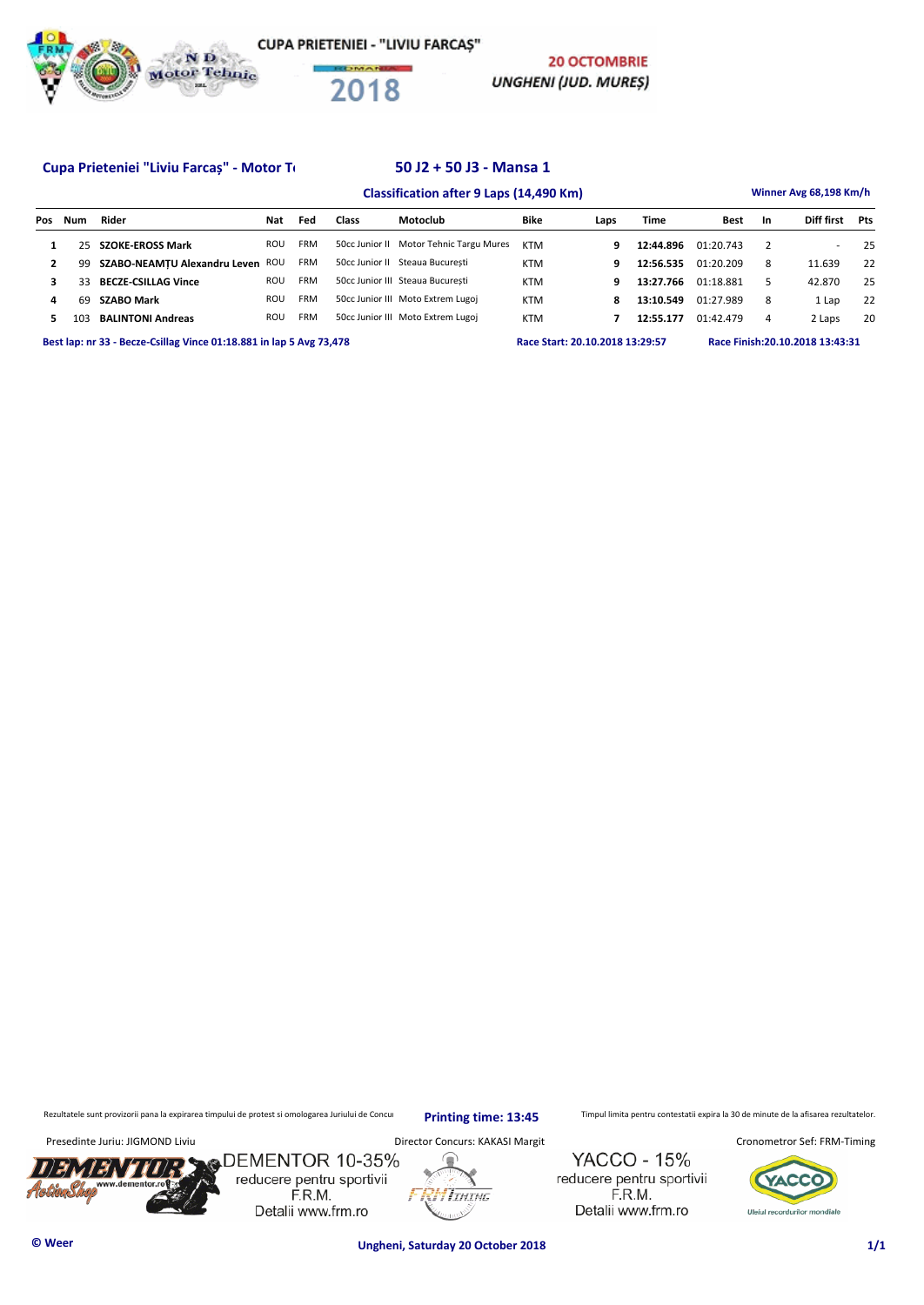

**20 OCTOMBRIE** UNGHENI (JUD. MUREȘ)

## Cupa Prieteniei "Liviu Farcaș" - Motor Te **50 J2 + 50 J3 - Mansa 1**

| Sorted by Position |                                    |                    |                | <b>Laptimes</b>                  |                    |     |             |
|--------------------|------------------------------------|--------------------|----------------|----------------------------------|--------------------|-----|-------------|
| Lap                |                                    | <b>Time of Day</b> | Lap            |                                  | <b>Time of Day</b> | Lap | Time of Day |
|                    | Po. 1 - # 25 Szoke-Eross M. - KTM  |                    | 4              | 01:34.929                        | 13:37:08.587       |     |             |
| $\mathbf{1}$       | 01:21.583                          | 13:31:43.739       | 5              | 01:31.849                        | 13:38:40.436       |     |             |
| 2                  | 01:20.743                          | 13:33:04.482       | 6              | 01:31.215                        | 13:40:11.651       |     |             |
| 3                  | 01:20.821                          | 13:34:25.303       | 7              | 01:28.112                        | 13:41:39.763       |     |             |
| 4                  | 01:24.128                          | 13:35:49.431       | 8              | 01:27.989                        | 13:43:07.752       |     |             |
| 5                  | 01:21.082                          | 13:37:10.513       |                | Po. 5 - # 103 Balintoni A. - KTM |                    |     |             |
| 6                  | 01:22.823                          | 13:38:33.336       | $\mathbf{1}$   | 01:48.816                        | 13:32:19.098       |     |             |
| $\overline{7}$     | 01:24.020                          | 13:39:57.356       | $\overline{2}$ | 01:47.760                        | 13:34:06.858       |     |             |
| 8                  | 01:21.766                          | 13:41:19.122       | 3              | 01:44.016                        | 13:35:50.874       |     |             |
| 9                  | 01:22.977                          | 13:42:42.099       | 4              | 01:42.479                        | 13:37:33.353       |     |             |
|                    |                                    |                    | 5              | 01:50.240                        | 13:39:23.593       |     |             |
|                    | Po. 2 - # 99 Szabo-Neamțu A. - KTM |                    | 6              | 01:43.157                        | 13:41:06.750       |     |             |
| $\mathbf{1}$       | 01:27.343                          | 13:31:48.639       | $\overline{7}$ | 01:45.630                        | 13:42:52.380       |     |             |
| $\overline{2}$     | 01:25.072                          | 13:33:13.711       |                |                                  |                    |     |             |
| 3                  | 01:24.673                          | 13:34:38.384       |                |                                  |                    |     |             |
| $\overline{a}$     | 01:22.619                          | 13:36:01.003       |                |                                  |                    |     |             |
| 5                  | 01:24.387                          | 13:37:25.390       |                |                                  |                    |     |             |
| 6                  | 01:22.752                          | 13:38:48.142       |                |                                  |                    |     |             |
| $\overline{7}$     | 01:23.338                          | 13:40:11.480       |                |                                  |                    |     |             |
| 8                  | 01:20.209                          | 13:41:31.689       |                |                                  |                    |     |             |
| 9                  | 01:22.049                          | 13:42:53.738       |                |                                  |                    |     |             |
|                    | Po. 3 - #33 Becze-Csillag V. - KTM |                    |                |                                  |                    |     |             |
| $\mathbf{1}$       | 01:22.009                          | 13:31:44.452       |                |                                  |                    |     |             |
| $\overline{2}$     | 01:20.836                          | 13:33:05.288       |                |                                  |                    |     |             |
| 3                  | 01:28.328                          | 13:34:33.616       |                |                                  |                    |     |             |
| 4                  | 01:19.941                          | 13:35:53.557       |                |                                  |                    |     |             |
| 5                  | 01:18.881                          | 13:37:12.438       |                |                                  |                    |     |             |
| 6                  | 01:58.642                          | 13:39:11.080       |                |                                  |                    |     |             |
| $\overline{7}$     | 01:23.289                          | 13:40:34.369       |                |                                  |                    |     |             |
| 8                  | 01:23.640                          | 13:41:58.009       |                |                                  |                    |     |             |
| 9                  | 01:26.960                          | 13:43:24.969       |                |                                  |                    |     |             |
|                    | Po. 4 - # 69 Szabo M. - KTM        |                    |                |                                  |                    |     |             |
| $\mathbf{1}$       | 01:57.686                          | 13:32:25.034       |                |                                  |                    |     |             |
| $\overline{2}$     | 01:32.030                          | 13:33:57.064       |                |                                  |                    |     |             |
| 3                  | 01:36.594                          | 13:35:33.658       |                |                                  |                    |     |             |
|                    |                                    |                    |                |                                  |                    |     |             |

### **Fastest lap: 01:18.881**



DEMENTOR 10-35% reducere pentru sportivii<br>F.R.M. Detalii www.frm.ro



YACCO - 15% reducere pentru sportivii<br>F.R.M. Detalii www.frm.ro

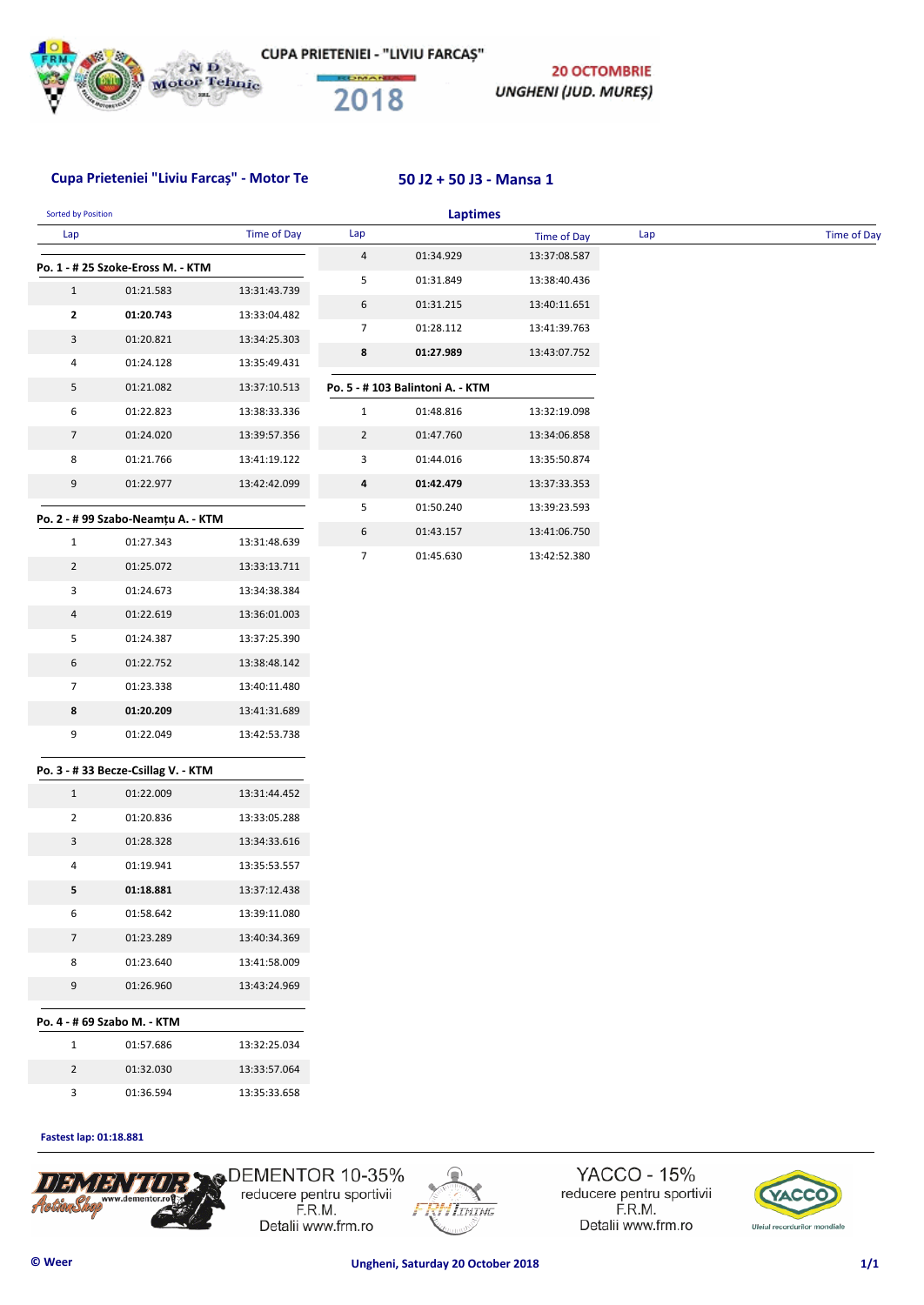

**CUPA PRIETENIEI - "LIVIU FARCAS"** 



**20 OCTOMBRIE UNGHENI (JUD. MURES)** 

### Cupa Prieteniei "Liviu Farcaș" - Motor Tehnic Mansa 2

# **Classification after 10 Laps (16,100 Km) Winner Avg 70,451 Km/h Pos Num Rider Nat Fed Class Motoclub Bike Laps Time Best In Diff first Pts 1** 33 **BECZE-CSILLAG Vince** ROU FRM 50cc Junior III Steaua București KTM **10 13:42.699** 01:17.999 2 - 25  **2** 25 **SZOKE-EROSS Mark** ROU FRM 50cc Junior II Motor Tehnic Targu Mures KTM **10 13:43.241** 01:17.941 3 00.542 25 **3 99 SZABO-NEAMȚU Alexandru Leven** ROU FRM 50cc Junior II Steaua București KTM **10 14:08.476** 01:20.996 7 25.777 22  **4** 69 **SZABO Mark** ROU FRM 50cc Junior III Moto Extrem Lugoj KTM **9 14:03.445** 01:25.950 9 1 Lap 22  **5** 103 **BALINTONI Andreas** ROU FRM 50cc Junior III Moto Extrem Lugoj KTM **8 13:58.344** 01:36.713 8 2 Laps 20 **Best lap: nr 25 - Szoke-Eross Mark 01:17.941 in lap 3 Avg 74,364 Race Start: 20.10.2018 14:59:30 Race Finish:20.10.2018 15:13:47**

Rezultatele sunt provizorii pana la expirarea timpului de protest si omologarea Juriului de Concurs. printin primpul limine : 15:13 Timpul limita pentru contestatii expira la 30 de minute de la afisarea rezultatelor.

**Printing time: 15:13**

/5.'



**© Weer Ungheni, Saturday 20 October 2018 1/1**

**I**IHING

**YACCO - 15%** 

reducere pentru sportivii

F.R.M.

Detalii www.frm.ro

Presedinte Juriu: JIGMOND Liviu **Director Concurs: KAKASI Margit Cronometror Sef: FRM-Timing** Cronometror Sef: FRM-Timing

**ZACC** Uleiul recordurilor mondiale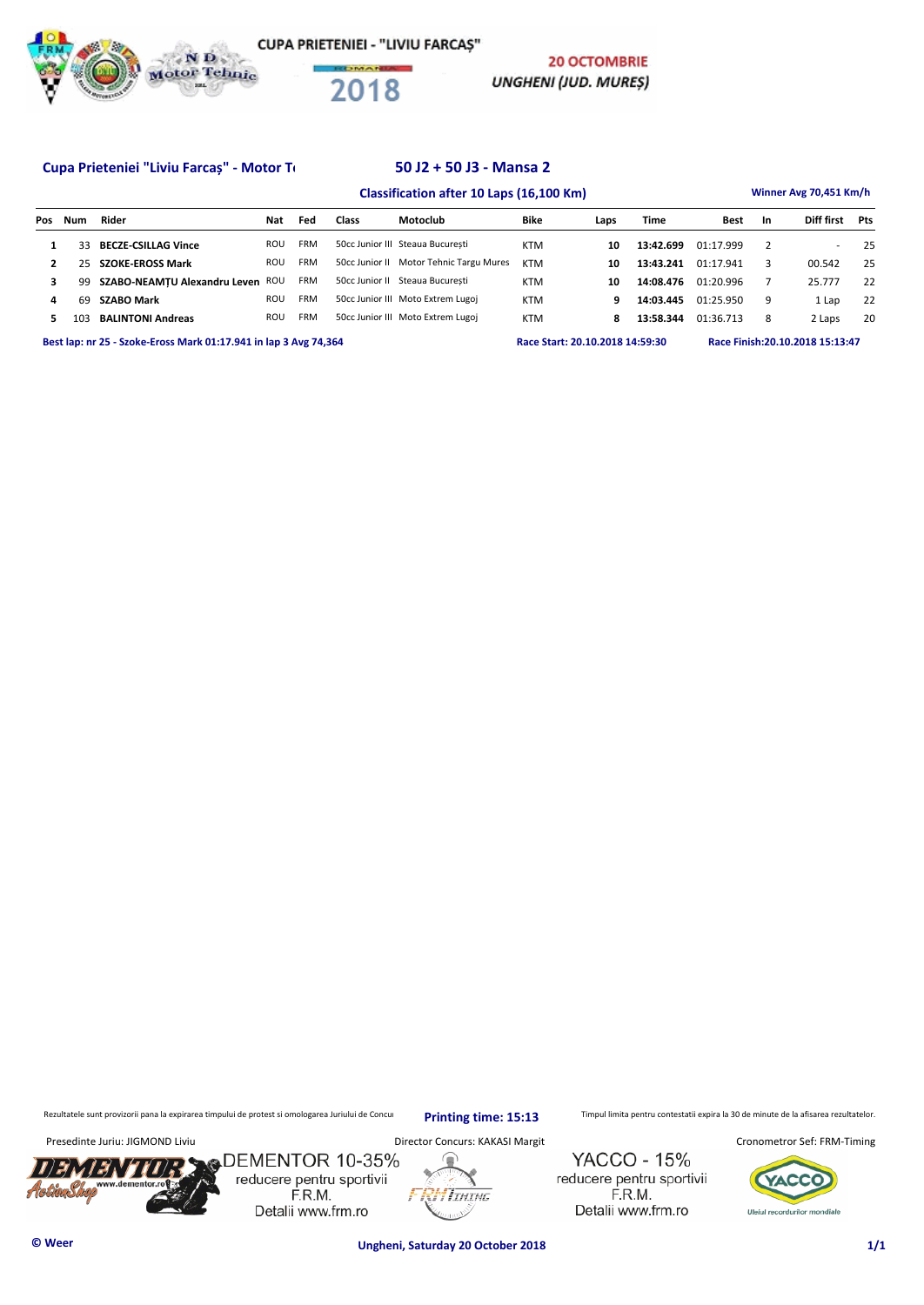

**20 OCTOMBRIE** UNGHENI (JUD. MUREȘ)

## **Cupa Prieteniei "Liviu Farcaș" - Motor Tehnic Tg M 50 J2 + 50 J3 - Mansa 2**

| <b>Sorted by Position</b> |                                    |                    |                | <b>Laptimes</b>                  |              |     |                    |
|---------------------------|------------------------------------|--------------------|----------------|----------------------------------|--------------|-----|--------------------|
| Lap                       |                                    | <b>Time of Day</b> | Lap            |                                  | Time of Day  | Lap | <b>Time of Day</b> |
|                           | Po. 1 - #33 Becze-Csillag V. - KTM |                    | $1\,$          | 01:33.577                        | 15:01:32.482 |     |                    |
| $\mathbf{1}$              | 01:24.262                          | 15:01:19.199       | 2              | 01:32.014                        | 15:03:04.496 |     |                    |
| 2                         | 01:17.999                          | 15:02:37.198       | 3              | 01:30.481                        | 15:04:34.977 |     |                    |
| 3                         | 01:18.619                          | 15:03:55.817       | 4              | 01:31.740                        | 15:06:06.717 |     |                    |
| 4                         | 01:18.131                          | 15:05:13.948       | 5              | 01:30.907                        | 15:07:37.624 |     |                    |
| 5                         | 01:19.698                          | 15:06:33.646       | 6              | 01:31.540                        | 15:09:09.164 |     |                    |
| 6                         | 01:20.267                          | 15:07:53.913       | $\overline{7}$ | 01:28.910                        | 15:10:38.074 |     |                    |
| $\overline{7}$            | 01:19.440                          | 15:09:13.353       | 8              | 01:29.987                        | 15:12:08.061 |     |                    |
| 8                         | 01:18.521                          | 15:10:31.874       | 9              | 01:25.950                        | 15:13:34.011 |     |                    |
| 9                         | 01:20.964                          | 15:11:52.838       |                | Po. 5 - # 103 Balintoni A. - KTM |              |     |                    |
| $10\,$                    | 01:20.427                          | 15:13:13.265       | $\mathbf{1}$   | 01:39.780                        | 15:01:39.544 |     |                    |
|                           |                                    |                    | $\overline{2}$ | 01:40.072                        | 15:03:19.616 |     |                    |
|                           | Po. 2 - # 25 Szoke-Eross M. - KTM  |                    | 3              | 01:38.841                        | 15:04:58.457 |     |                    |
| $\mathbf{1}$              | 01:22.829                          | 15:01:17.393       | $\overline{4}$ | 01:36.955                        | 15:06:35.412 |     |                    |
| $\overline{2}$            | 01:19.243                          | 15:02:36.636       | 5              | 01:54.598                        | 15:08:30.010 |     |                    |
| 3                         | 01:17.941                          | 15:03:54.577       | 6              | 01:42.488                        | 15:10:12.498 |     |                    |
| $\overline{\mathbf{r}}$   | 01:18.036                          | 15:05:12.613       | $\overline{7}$ | 01:39.699                        | 15:11:52.197 |     |                    |
| 5                         | 01:24.950                          | 15:06:37.563       | 8              | 01:36.713                        | 15:13:28.910 |     |                    |
| 6                         | 01:18.994                          | 15:07:56.557       |                |                                  |              |     |                    |
| $\overline{7}$            | 01:18.164                          | 15:09:14.721       |                |                                  |              |     |                    |
| 8                         | 01:22.493                          | 15:10:37.214       |                |                                  |              |     |                    |
| 9                         | 01:18.012                          | 15:11:55.226       |                |                                  |              |     |                    |
| 10                        | 01:18.581                          | 15:13:13.807       |                |                                  |              |     |                    |
|                           | Po. 3 - # 99 Szabo-Neamțu A. - KTM |                    |                |                                  |              |     |                    |
| $\mathbf{1}$              | 01:25.335                          | 15:01:18.670       |                |                                  |              |     |                    |
| $\overline{2}$            | 01:21.860                          | 15:02:40.530       |                |                                  |              |     |                    |
| 3                         | 01:22.649                          | 15:04:03.179       |                |                                  |              |     |                    |
| 4                         | 01:21.665                          | 15:05:24.844       |                |                                  |              |     |                    |
| 5                         | 01:22.489                          | 15:06:47.333       |                |                                  |              |     |                    |
| 6                         | 01:21.927                          | 15:08:09.260       |                |                                  |              |     |                    |
| 7                         | 01:20.996                          | 15:09:30.256       |                |                                  |              |     |                    |
| 8                         | 01:21.300                          | 15:10:51.556       |                |                                  |              |     |                    |
| 9                         | 01:22.428                          | 15:12:13.984       |                |                                  |              |     |                    |
| $10\,$                    | 01:25.058                          | 15:13:39.042       |                |                                  |              |     |                    |

**Fastest lap: 01:17.941** 



DEMENTOR 10-35% reducere pentru sportivii F.R.M. Detalii www.frm.ro



YACCO - 15% reducere pentru sportivii F.R.M. Detalii www.frm.ro

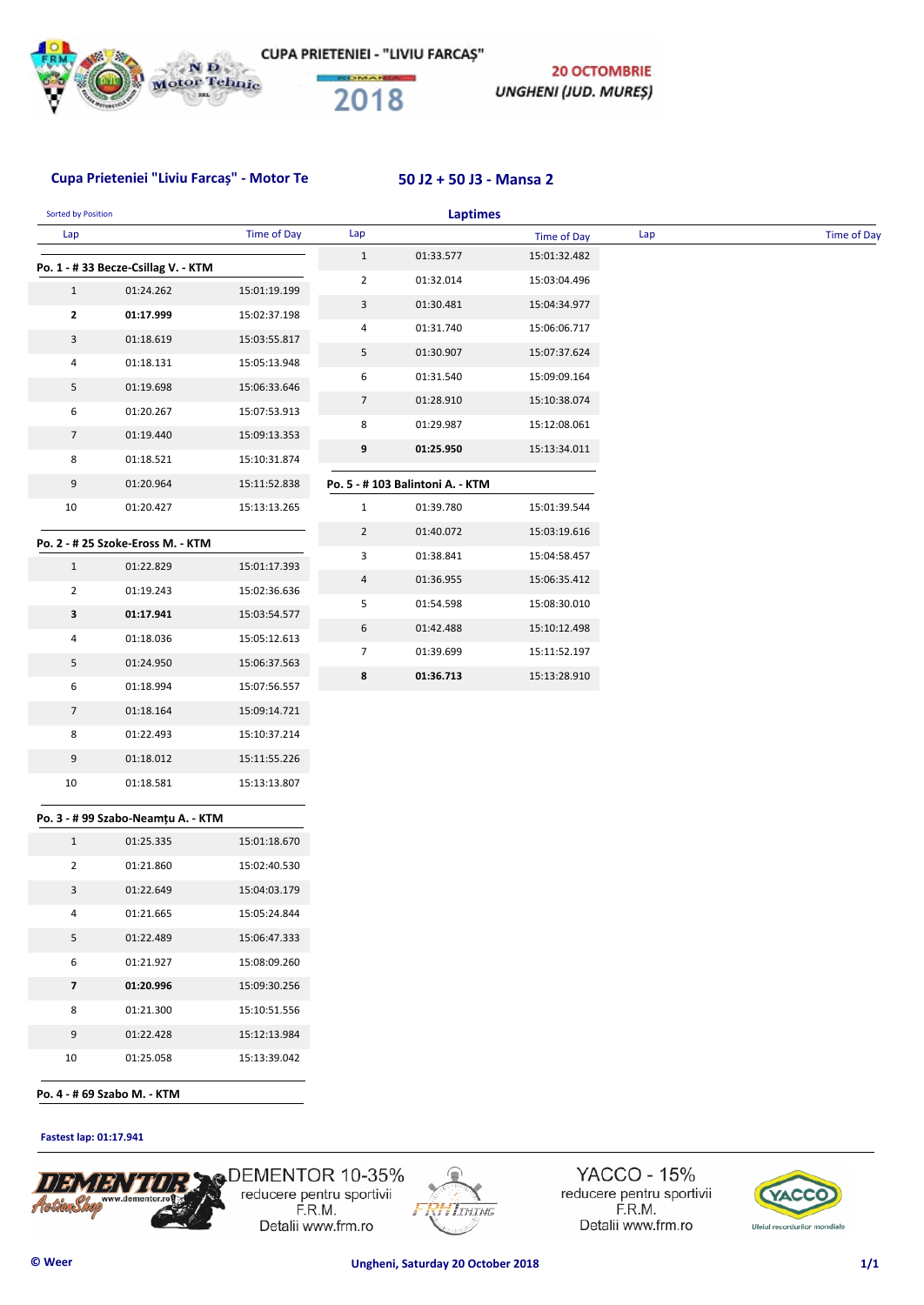

### Cupa Prieteniei "Liviu Farcaș" - Motor 50 J2 + 50 J3 - Antrenament Oficial

## **Classification**

| Pos | N° | Rider                             | Nat | Fed        | Class | Motoclub                                | Bike       | Laps | <b>Best</b> | In. | Diff first | Diff prev                | Avg   |
|-----|----|-----------------------------------|-----|------------|-------|-----------------------------------------|------------|------|-------------|-----|------------|--------------------------|-------|
|     | 33 | <b>BECZE-CSILLAG Vince</b>        | ROU | <b>FRM</b> |       | 50cc Junior III Steaua București        | <b>KTM</b> | 8    | 01:20.305   |     |            | $\overline{\phantom{a}}$ | 72.17 |
|     | 25 | <b>SZOKE-EROSS Mark</b>           | ROU | <b>FRM</b> |       | 50cc Junior II Motor Tehnic Targu Mures | <b>KTM</b> | 8    | 01:20.443   |     | 00.138     | 00.138                   | 72.05 |
|     | 99 | SZABO-NEAMTU Alexandru Levent ROU |     | <b>FRM</b> |       | 50cc Junior II Steaua Bucuresti         | <b>KTM</b> |      | 01:26.876   |     | 06.571     | 06.433                   | 66.72 |
| 4   | 69 | <b>SZABO Mark</b>                 | ROU | <b>FRM</b> |       | 50cc Junior III Moto Extrem Lugoj       | <b>KTM</b> | b    | 01:38.360   | 6   | 18.055     | 11.484                   | 58.93 |
|     |    | <b>BALINTONI Andreas</b>          | ROU | <b>FRM</b> |       | 50cc Junior III Moto Extrem Lugoj       | <b>KTM</b> | b    | 01:49.572   |     | 29.267     | 11.212                   | 52.90 |
|     |    |                                   |     |            |       |                                         |            |      |             |     |            |                          |       |

**20 OCTOMBRIE** 

UNGHENI (JUD. MUREȘ)

**Race Start: 20.10.2018 12:08:22 Race Finish: 20.10.2018 12:21:16** 

Rezultatele sunt provizorii pana la expirarea timpului de protest si omologarea Juriului d

**Printing time: 12:21**

Timpul limita pentru contestatii expira la 30 de minute de la afisarea rezultatelor.

Presedinte Juriu: JIGMOND Liviu **Director Concurs: KAKASI Margit** 









Cronometror Sef: FRM-Timing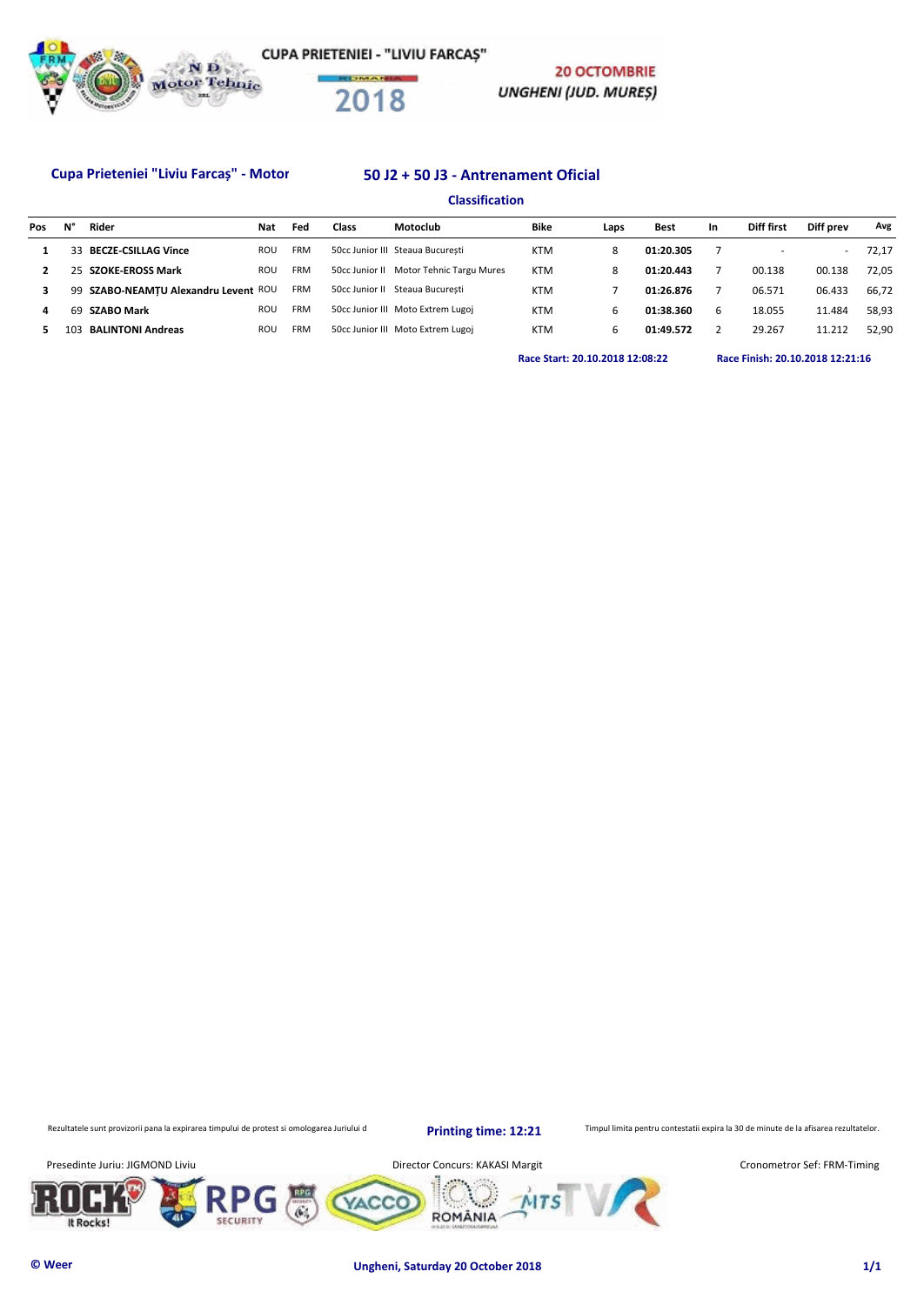

**20 OCTOMBRIE** UNGHENI (JUD. MUREȘ)

# Cupa Prieteniei "Liviu Farcaș" - Motor Tehnic 10 J2 + 50 J3 - Antrenament Oficial

| Lap                      |                                    | <b>Time of Day</b> | Lap            |                                 | Time of Day  | Lap | Time of Day |
|--------------------------|------------------------------------|--------------------|----------------|---------------------------------|--------------|-----|-------------|
|                          |                                    |                    |                |                                 |              |     |             |
|                          | Po. 1 - #33 Becze-Csillag V. - KTM |                    |                | Po. 5 - #103 Balintoni A. - KTM |              |     |             |
| $\mathbf{1}$             | 01:24.703                          | 12:10:04.999       | $\mathbf{1}$   | 01:54.406                       | 12:10:23.132 |     |             |
| $\overline{2}$           | 01:22.140                          | 12:11:27.139       | $\mathbf{2}$   | 01:49.572                       | 12:12:12.704 |     |             |
| 3                        | 01:21.188                          | 12:12:48.327       | 3              | 01:51.696                       | 12:14:04.400 |     |             |
| 4                        | 01:20.373                          | 12:14:08.700       | $\overline{4}$ | 01:51.068                       | 12:15:55.468 |     |             |
| 5                        | 01:22.383                          | 12:15:31.083       | 5              | 01:53.659                       | 12:17:49.127 |     |             |
| 6                        | 01:21.202                          | 12:16:52.285       | 6              | 01:51.830                       | 12:19:40.957 |     |             |
| $\overline{\phantom{a}}$ | 01:20.305                          | 12:18:12.590       |                |                                 |              |     |             |
| 8                        | 01:22.132                          | 12:19:34.722       |                |                                 |              |     |             |
|                          | Po. 2 - # 25 Szoke-Eross M. - KTM  |                    |                |                                 |              |     |             |
| $\mathbf{1}$             | 01:24.965                          | 12:10:04.023       |                |                                 |              |     |             |
| $\overline{2}$           | 01:22.077                          | 12:11:26.100       |                |                                 |              |     |             |
| 3                        | 01:21.231                          | 12:12:47.331       |                |                                 |              |     |             |
| $\overline{a}$           | 01:20.847                          | 12:14:08.178       |                |                                 |              |     |             |
| 5                        | 01:21.680                          | 12:15:29.858       |                |                                 |              |     |             |
| 6                        | 01:21.367                          | 12:16:51.225       |                |                                 |              |     |             |
| $\overline{\mathbf{z}}$  | 01:20.443                          | 12:18:11.668       |                |                                 |              |     |             |
| 8                        | 01:21.854                          | 12:19:33.522       |                |                                 |              |     |             |
|                          | Po. 3 - # 99 Szabo-Neamțu A. - KTM |                    |                |                                 |              |     |             |
| $\mathbf{1}$             | 01:29.266                          | 12:10:09.107       |                |                                 |              |     |             |
| $\overline{2}$           | 01:28.769                          | 12:11:37.876       |                |                                 |              |     |             |
| 3                        | 01:28.526                          | 12:13:06.402       |                |                                 |              |     |             |
| $\overline{a}$           | 01:28.341                          | 12:14:34.743       |                |                                 |              |     |             |
| 5                        | 01:27.744                          | 12:16:02.487       |                |                                 |              |     |             |
| 6                        | 01:28.657                          | 12:17:31.144       |                |                                 |              |     |             |
| 7                        | 01:26.876                          | 12:18:58.020       |                |                                 |              |     |             |
|                          |                                    |                    |                |                                 |              |     |             |
|                          | Po. 4 - # 69 Szabo M. - KTM        |                    |                |                                 |              |     |             |
| $\mathbf{1}$             | 01:43.458                          | 12:10:09.666       |                |                                 |              |     |             |
| $\overline{2}$           | 01:42.156                          | 12:11:51.822       |                |                                 |              |     |             |
| 3                        | 01:42.234                          | 12:13:34.056       |                |                                 |              |     |             |
| 4                        | 01:40.713                          | 12:15:14.769       |                |                                 |              |     |             |
| 5                        | 01:40.428                          | 12:16:55.197       |                |                                 |              |     |             |
|                          |                                    | 12:18:33.557       |                |                                 |              |     |             |

**Fastest lap: 01:20.305** 

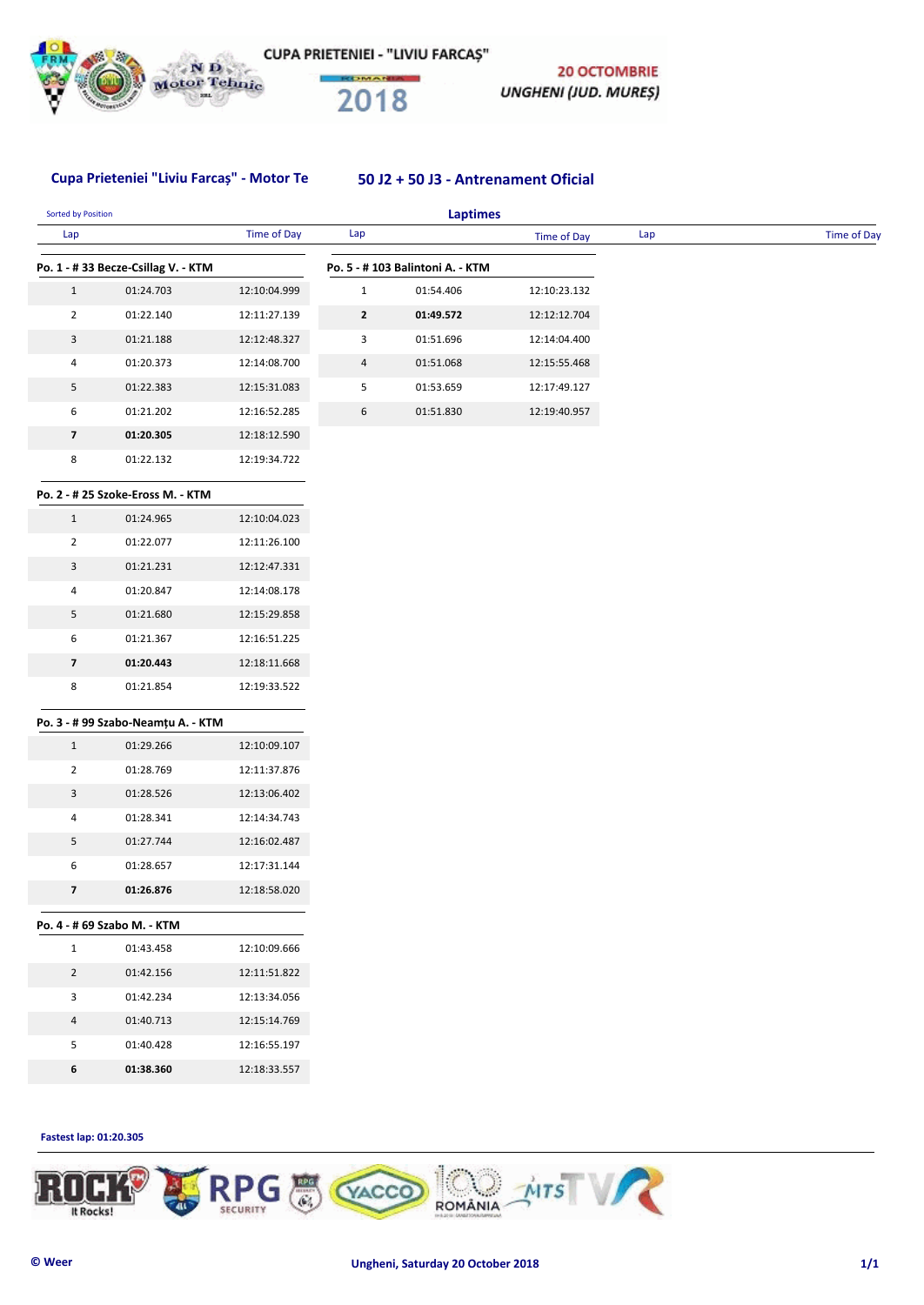

### Cupa Prieteniei "Liviu Farcaș" - Motor 50 J2 + 50 J3 - Antrenament Liber

## **Classification**

| Pos | N°  | Rider                                | Nat | Fed        | Class          | Motoclub                                | Bike       | Laps | <b>Best</b> | <b>In</b> | Diff first | Diff prev | Avg   |
|-----|-----|--------------------------------------|-----|------------|----------------|-----------------------------------------|------------|------|-------------|-----------|------------|-----------|-------|
|     |     | 99 SZABO-NEAMTU Alexandru Levent ROU |     | <b>FRM</b> | 50cc Junior II | Steaua Bucuresti                        | <b>KTM</b> |      | 01:25.431   | 6         |            | $\sim$    | 67.84 |
|     |     | 25 SZOKE-EROSS Mark                  | ROU | <b>FRM</b> |                | 50cc Junior II Motor Tehnic Targu Mures | <b>KTM</b> |      | 01:25.707   |           | 00.276     | 00.276    | 67.63 |
|     |     | 33 BECZE-CSILLAG Vince               | ROU | <b>FRM</b> |                | 50cc Junior III Steaua Bucuresti        | <b>KTM</b> | 6    | 01:28.835   | 4         | 03.404     | 03.128    | 65.24 |
| 4   | 69  | <b>SZABO Mark</b>                    | ROU | <b>FRM</b> |                | 50cc Junior III Moto Extrem Lugoj       | <b>KTM</b> |      | 01:54.221   |           | 28.790     | 25.386    | 50.74 |
|     | 103 | <b>BALINTONI Andreas</b>             | ROU | <b>FRM</b> |                | 50cc Junior III Moto Extrem Lugoj       | <b>KTM</b> |      | 02:05.447   |           | 40.016     | 11.226    | 46.20 |
|     |     |                                      |     |            |                |                                         |            |      |             |           |            |           |       |

**Race Start: 20.10.2018 11:05:04 Race Finish: 20.10.2018 11:16:31** 

**20 OCTOMBRIE** 

**UNGHENI (JUD. MUREȘ)** 

Rezultatele sunt provizorii pana la expirarea timpului de protest si omologarea Juriului d

**Printing time: 11:35**

Timpul limita pentru contestatii expira la 30 de minute de la afisarea rezultatelor.

Presedinte Juriu: JIGMOND Liviu **Director Concurs: KAKASI Margit** 



DEMENTOR 10-35% reducere pentru sportivii F.R.M. Detalii www.frm.ro

**ITHING** 

**YACCO - 15%** reducere pentru sportivii F.R.M. Detalii www.frm.ro

Cronometror Sef: FRM-Timing



**© Weer Ungheni, Saturday 20 October 2018 1/1**